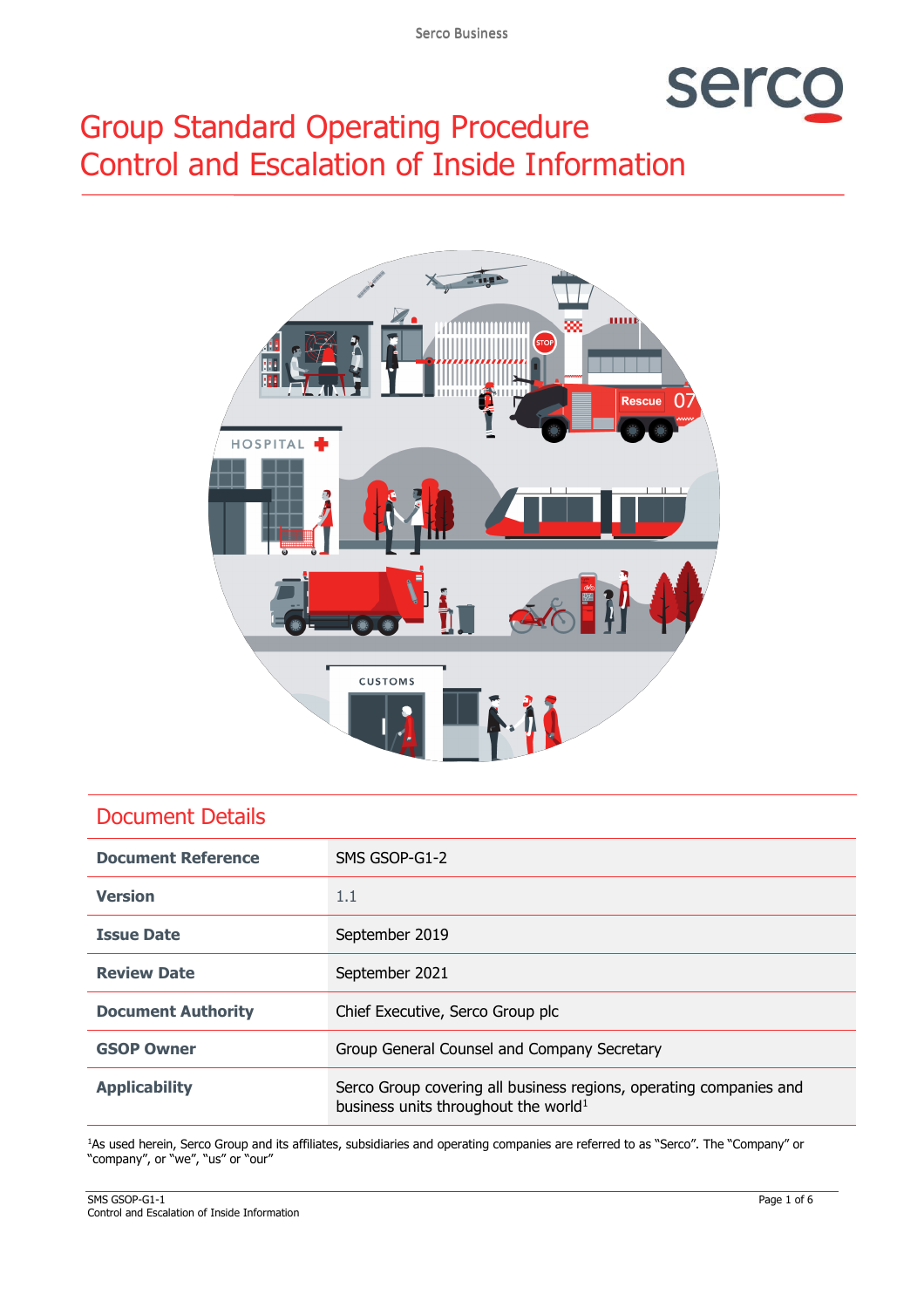

| <b>Version</b> | <b>Date</b>       | <b>Reason for release/version update</b>                                                                                                      | <b>Issued by</b>                                    |
|----------------|-------------------|-----------------------------------------------------------------------------------------------------------------------------------------------|-----------------------------------------------------|
|                | August<br>2017    | New GSOP incorporating information<br>from the Insider Information and Share<br>Dealing Group Standard which has been<br>removed from the SMS | Chandrika Kher<br>(Deputy Company Secretary)        |
| 1.1            | September<br>2019 | - Reviewed and confirmed as fit for purpose<br>with no changes                                                                                | Stuart Haydon (Interim Deputy<br>Company Secretary) |

# Version history

# **Contents**

| $2^{\circ}$    |                   |  |  |  |
|----------------|-------------------|--|--|--|
|                |                   |  |  |  |
| $\overline{4}$ |                   |  |  |  |
| 5.             | 5.1<br>5.2<br>5.3 |  |  |  |
| 6              |                   |  |  |  |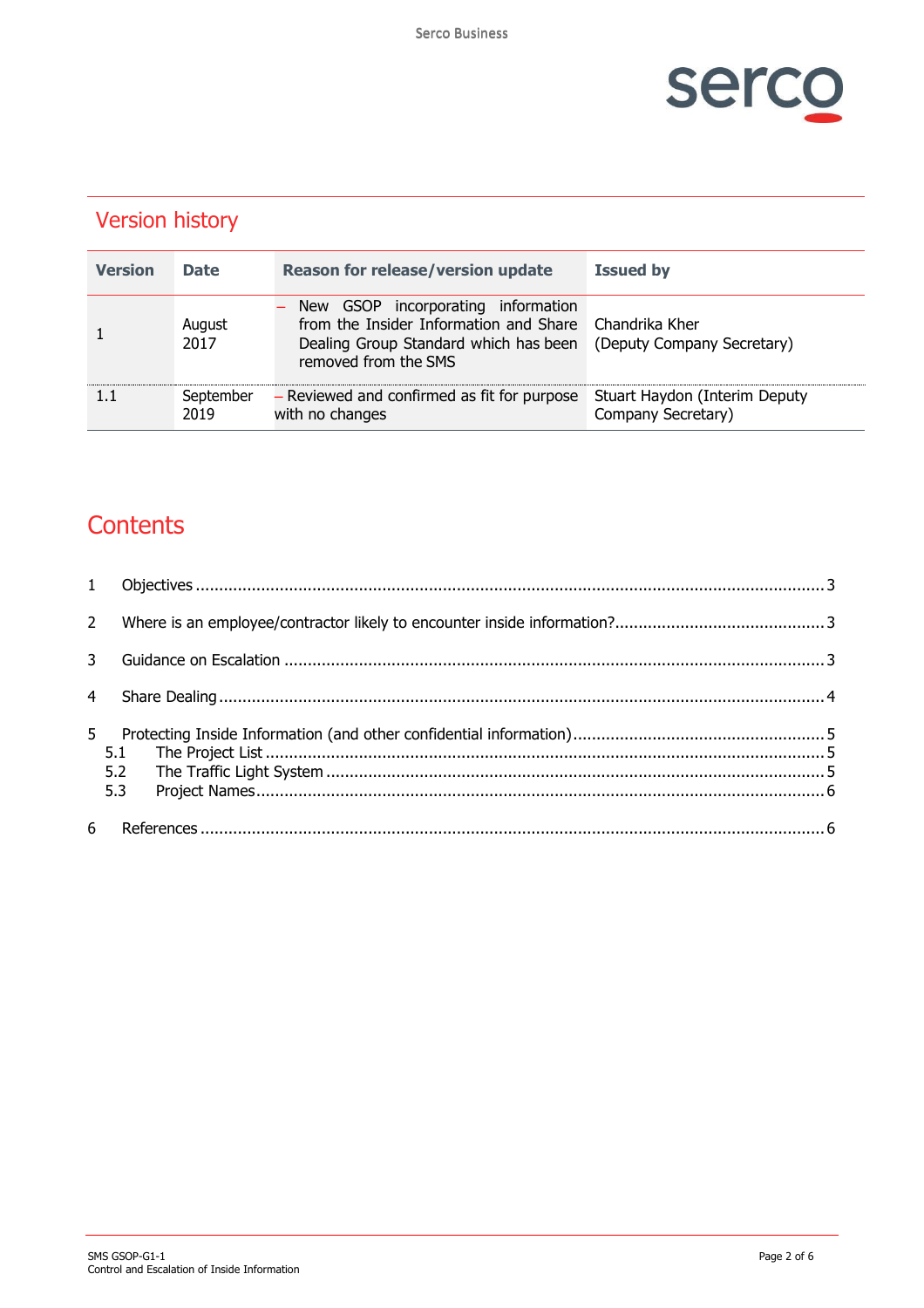

# <span id="page-2-0"></span>1 Objectives

This Group Standard Operating Procedure (GSOP) establishes mandatory internal controls to ensure that all Serco employees and other employees (as defined below) are able to:

- **recognise** potential inside information (i.e. non-public information that, if made public, is likely to have a material effect on the Serco Group plc share price) as and when it arises;
- having done so, **escalate** the matter as soon as possible and through the correct internal channels;
- **control and protect** inside information (and other confidential information)

# <span id="page-2-1"></span>2 Where is an employee/contractor likely to encounter inside information?

In the context of the Company's business, there are three broad categories of information which could be characterised as **inside information,** as follows:

Category 1: **inside information** in relation to a transaction, project or investment that the Company is considering making, for example an acquisition or a disposal;

#### Category 2: **inside information** arising in relation to a specific bid; and

Category 3: **inside information** arising in relation to unexpected or developing events or circumstances, for example:

- ongoing trading / financial performance;
- significant changes to the Company's onerous contract provision position;
- loss of / amendment to significant contract;
- a HSE incident; OR
- any corrupt practices / accounting irregularity.

If you have identified undisclosed/ non-public information relating to the Company that you think may be **inside information**, this GSOP requires that you follow each of the next steps:

- Establish the facts in relation to the particular event properly and quickly.
- Escalate those facts as soon as possible to **both**:
	- **a.** the relevant Divisional Finance Director (or in his absence the Divisional CEO); **and**
		- b. the Divisional General Counsel (or, in his/her absence, the Group General Counsel and Company Secretary), (together, the "**Notification Recipients**")

## <span id="page-2-2"></span>3 Guidance on Escalation

#### *Do not delay*

If inside information does exist, time will be of the essence - the obligation is to disclose inside information to the market **as soon as possible**, and this means minutes/hours rather than days. If in doubt, escalate as soon as possible (even if you have not been able to establish all of the facts at that point)

#### *Take all steps to protect the confidentiality of the information*

• You **should not** disclose such information to anyone other than the Notification Recipients in the meantime. If you do so (intentionally or inadvertently), please let the Notification Recipients know as soon as possible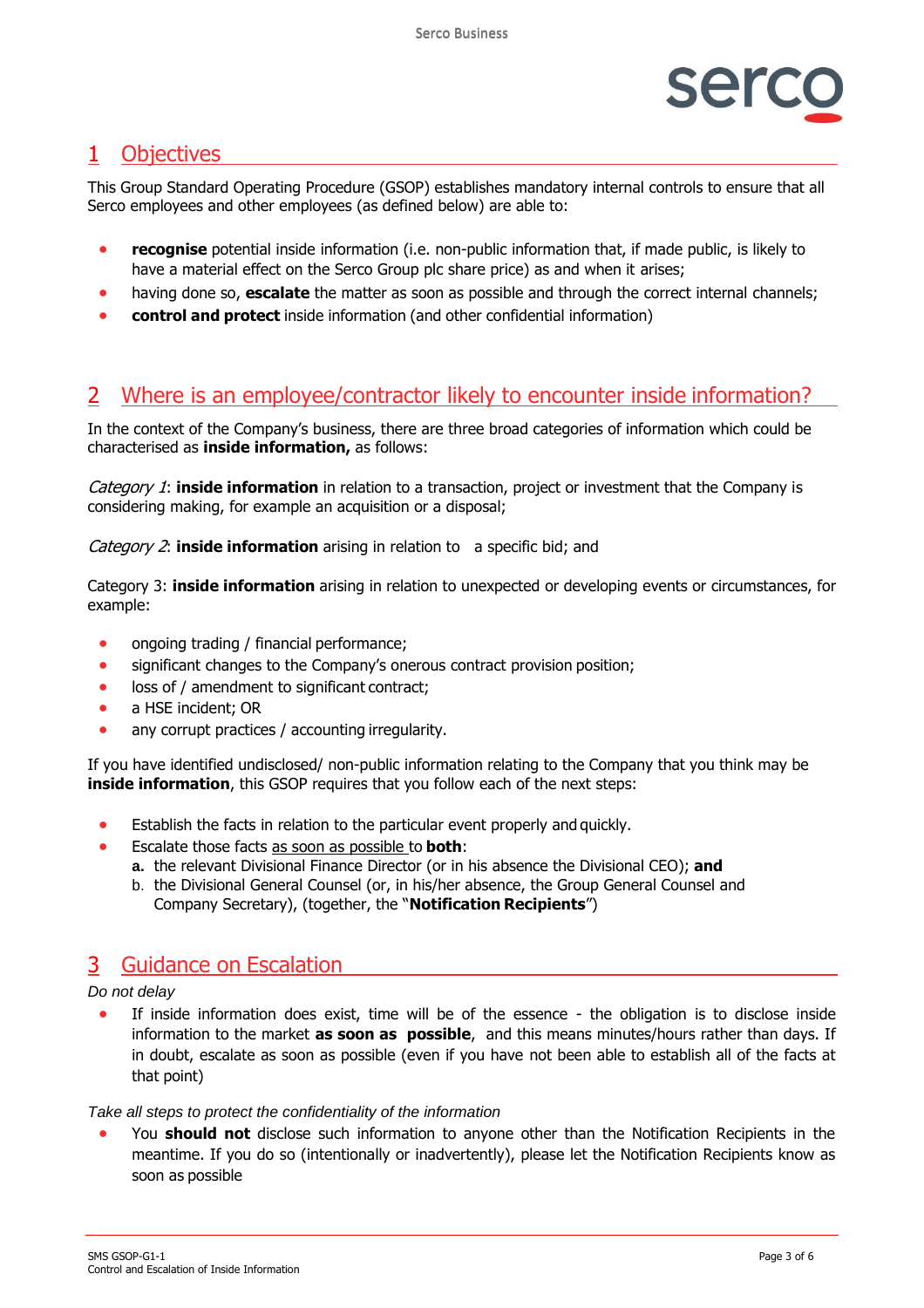

• The escalation of facts can be done directly by e-mail (marked Secret and Legally Privileged) to the Notification Recipients and should include all relevant materials and background information. Please also include your telephone and other contact details in the event of further queries

#### Remember, when escalating the facts avoid:

- admissions of liability or any statement which could be construed as an admission of liability;
- premature conclusions being drawn;
- speculation; and
- waivers of claims or potential claims, or statements which could be construed as waivers of claims or potential claims

The purpose of escalating the facts as soon as possible to the Notification Recipients is to enable the Notification Recipients immediately to determine whether the information provided is or may become inside information and, if so, to promptly make contact with all appropriate internal and external stakeholders and the Company's Disclosure Committee to:

- determine whether the information is in fact inside information and, if so, whether an immediate announcement is required or whether there are grounds to delay;
- consider if there are grounds to delay, whether a holding announcement is required;
- classify that information by reference to the Traffic Light System outlined below; and
- make contact with the person who is responsible for establishing the Project Name and the Project List (see section 5.1 below: Project Lists)

Please note that it is for the Disclosure Committee to decide the appropriate treatment in each instance. All relevant information about any material event or issue must be referred to the Disclosure Committee to ensure that it is managed appropriately.

The Disclosure Committee will then document the decision-making process undertaken and submit this to the Group General Counsel and Company Secretary for confidential filing.

There may be situations in which there is the potential to delay announcement of inside information if disclosure would be prejudicial to the legitimate interests of the business. Such a delay must always be agreed by the Disclosure Committee.

## <span id="page-3-0"></span>4 Share Dealing

If you think you may be in possession of Inside Information, then **Seek Clearance** from the Group General Counsel and Company Secretary before dealing in Serco Group plc shares – please refer to the Company's Share Dealing Code available within the SMS > SMS by Subject > Governance > Standard Operating Procedures > Group SOPs

Think very carefully before dealing in **third party securities.** This is important because you may be in possession of inside information relating to that third party.

It is the individual's responsibility to ensure that any such dealings are in compliance with all relevant insider dealing (and other related) laws and regulations and **criminal sanctions** may apply if you breach these obligations.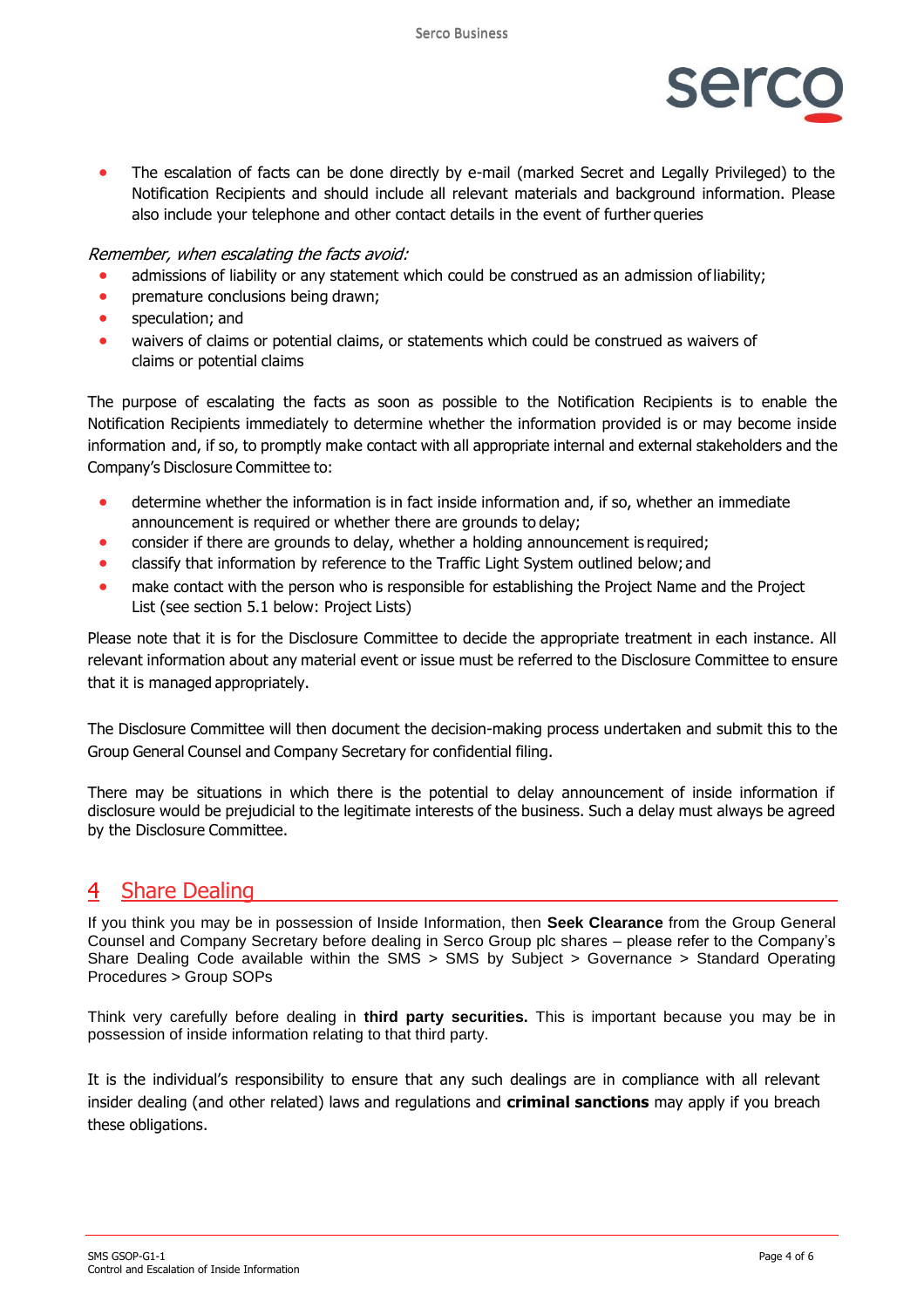

Under Serco's Code of Conduct, you are also required at all times to act with integrity and transparency and comply with applicable legal and regulatoryrequirements.

**REMEMBER** -Your actions could be judged with the benefit of hindsight and it is always better to put yourself above suspicion.

## <span id="page-4-0"></span>5 Protecting Inside Information (and other confidential information)

#### <span id="page-4-1"></span>5.1 The Project List

It is critical to the proper control and management of inside information that a Project Name and a Project List (i.e. a list of people who are 'in the know') are created as soon as possible after an issue has arisen or after a project has commenced.

The person who is responsible for establishing the Project Name and the Project List (the **"Project List Owner"**) will depend on the Category of inside information:

- **Category 1** (transactions, projects or investments [including Mergers and Acquisitions], the Project List Owner will be either the Global Head of Mergers & Acquisitions or the Group General Counsel and Company Secretary;
- **Category 2** (bid-related activities), the Project List Owner will be the relevant Divisional General Counsel; and
- **Category 3** (unexpected or developing events or circumstances), the Project List Owner will be the Group General Counsel and Company Secretary

## <span id="page-4-2"></span>5.2 The Traffic Light System

Information and facts provided to Notification Recipients and the Disclosure Committee will be designated by reference to a traffic light System, as follows:

**Red**: the information is inside information – those in possession of this information:

- must be added to an 'Insider List' maintained by the Group General Counsel and Company Secretary's Office in consultation with the Project List Owner; and
- are prohibited from dealing in Serco Group plc shares

**Amber**: the information is not yet inside information, but has the potential to become inside information in the near future - those in possession of this information:

- must be added to a 'Project List' maintained by the Group General Counsel and Company Secretary's Office; and
- are required to seek clearance from the Group General Counsel and Company Secretarybefore dealing in Serco Group shares

**Green**: the information is not yet inside information and does not appear to have the potential to become inside information in the near future - those in possession of this information:

• must be added to a 'Project List' maintained by the Project List Owner; and